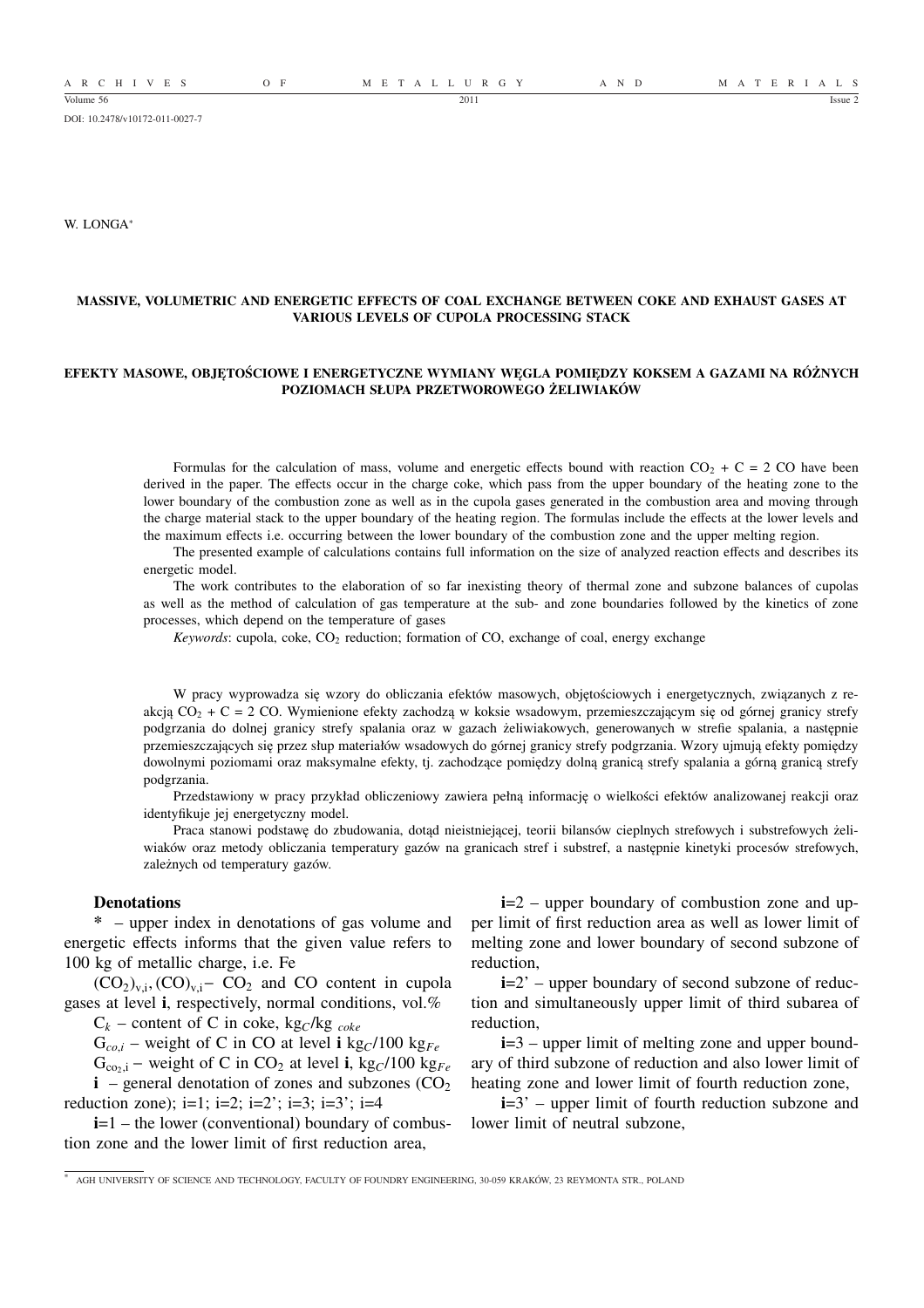**i**=4 – upper limit of heating zone and upper limit of neutral subzone,

 $K_{C,i}$  – contribution of coal in charge coke of the processing stack at level **i** kg<sub>C</sub>/100 kg<sub>Fe</sub>

 $K_{C1}$  – share of coal at conventional limit of combustion zone,  $kg_C/100$   $kg_{Fe}$ 

 $K_{C,i} = K_{w,i}$ .  $C_k$ 

 $K_{C,4} = K_{w,4} \cdot C_k$ 

 $K_{w,4}$  – expenditure of charge coke, kg  $_{coke}/100$  kg<sub>Fe</sub>  $O_v$  – share of oxygen in blast air, vol.%

Q<sup>\*</sup><sub>C,i</sub>− thermal chemical energy of coke at level **i**, J/100 kg*Fe*

 $Q_{C,4-i}^*$  decrease of chemical energy of coke between levels 4 and **i,** J/100 kg*Fe*

Q ∗ f,g,i − thermal physical energy of gases at level **i,** J/100 kg*Fe*

 $Q_{f,CO_2,i}^*$  – physical heat of CO<sub>2</sub> at level **i**, J/100 kg<sub>Fe</sub>  $Q_1 f, \tilde{C} O_2, 1 - i^*$  decrease of physical energy between levels 1 and **i**,  $J/100$  kg<sub>Fe</sub>

Q(f, CO, i)<sup>∗</sup>− physical heat of COat level **i,** J/100 kg*Fe*

Q(ch, CO, i)<sup>∗</sup>− chemical heat of COat level **i,** J/100 kg*Fe*

 $Q_1f, g, 1-i$ <sup>\*</sup>− decrease of physical heat of gases between levels 1 and **i,** J/100 kg*Fe*

 $Q_1f, g, 1 - 4$ <sup>\*</sup> − decrease of physical energy between levels 1 and **4,** J/100 kg*Fe*

V(g, 1)<sup>∗</sup>− volume of generated gases at level **i**=1, in the effect of combustion of coal into  $CO<sub>2</sub>$  in amount  $K_{C,1}$ , normal conditions, m<sup>3</sup>/100 kg<sub>Fe</sub>

 $V_1CO_2$ , 1)<sup>∗</sup>− volume of  $CO_2$  in gases at level **i=4**, normal conditions, m<sup>3</sup> /100 kg*Fe*

V(g, 4)<sup>∗</sup>− volume of gases at level **i=4,** normal conditions,  $m^3/100$  kg<sub>Fe</sub>

 $X_{C,i}$  – increment of coal weight in gases from level **i=4** to level**i** (on the expense of charge coal coke),  $kg_C/100$  kg<sub>Fe</sub>

 $X_{C<sub>4</sub>}$  – maximum weight of coal, which migrated from the charge coke to gases to maintain reaction (1). It refers to the whole height of material stack above the level of bottom nozzles, kg*<sup>C</sup>* /100 kg*Fe*

 $\eta_{v,i}$  – degree of gas combustion at level **i**, countedfrom bottom boundary of combustion zone (conventional), in unit fraction,

 $\eta_{v,4}$  – degree of gas combustion at level **i=4** (level of upper limit of heating zone), in unit fraction,

 $\eta_{v,1}$  – degree of gas combustion at level **i**=1 (level of bottom limit of combustion zone), in unit fraction

# **1. Introduction**

The reaction of reduction of  $CO<sub>2</sub>$  belongs to the characteristic and important processes, which go on in

the cupola shaft between the coal contained in the charge coke and  $CO<sub>2</sub>$  of the gases:

$$
CO_2 + C = 2CO \tag{1}
$$

Reaction (1) is endothermic and brings about slowing down the process of heating, melting and superheating of metal melted as the result of:

– significant decrease of heat amount from the coke combustion in the combustion zone,

– large lowering of temperature of gases migrating through the stack of charge materials containing coke,

– significant decrease of volume of coke pieces.

It also causes an increase of volume of gases (drop of  $CO<sub>2</sub>$ , increase of CO).

The reaction is the more efficient the higher the reactivity of coke (ability of coke to the reduction of  $CO<sub>2</sub>$ into CO), the smaller the coke pieces and the lower expenditure of blast air. Theoretically reaction (1) proceeds at different intensity at the whole height of material stack filling the cupola shaft above the level of bottom nozzles. The literature data indicate, that reaction (1) practically decays, when gases reach temperature about 900°.

The aim of the present work was to establish the model of reaction (1) in the processing column of cupolas and derivation of its analytical description, which enclose massive, volumetric and energetic effects running in the zones and subzones defined in the work as well as between the sub- and zones (continuation and development of work [1]). The work contains numerous examples of application of the derived formulas. It brings in the basic energetic aspects of the cupola process, which form the basis for the calculations of zone balances, and temperatures of gases at boundaries of individual zones and subzones, which in turn are the basis for the calculation of heights of zones and subzones. The work derives an important element of the analytical thermal theory of the cupola process.

The problem of calculation of massive, volumetric and thermal effects of the coal exchange, proceeding at different levels of the processing stack of cupolas resulting from the reaction  $CO<sub>2</sub>+ C=2CO$  between the coke and gases has not been so far described in details in the literature. Out of few contributions [2-6], a formula of calculation of thermal physical energy of gases at the upper limit of the heating zone (outgoing gases), based on work [7] can be referred to in the form of (2) after introducing the SI units and relation  $S_r = 1 - \eta_{v,4}$ 

$$
Q_f(f, g, 4)^* = 33,66 \cdot 10^6 (0, 3 + 0, 7\eta_{v,4}) K_{C,4}
$$
 (2)

where:

 $Q(f, g, 4)^*$  – physical heat of gases at the upper limit of the heating zone (outgoing gases), J/100 kg*Fe*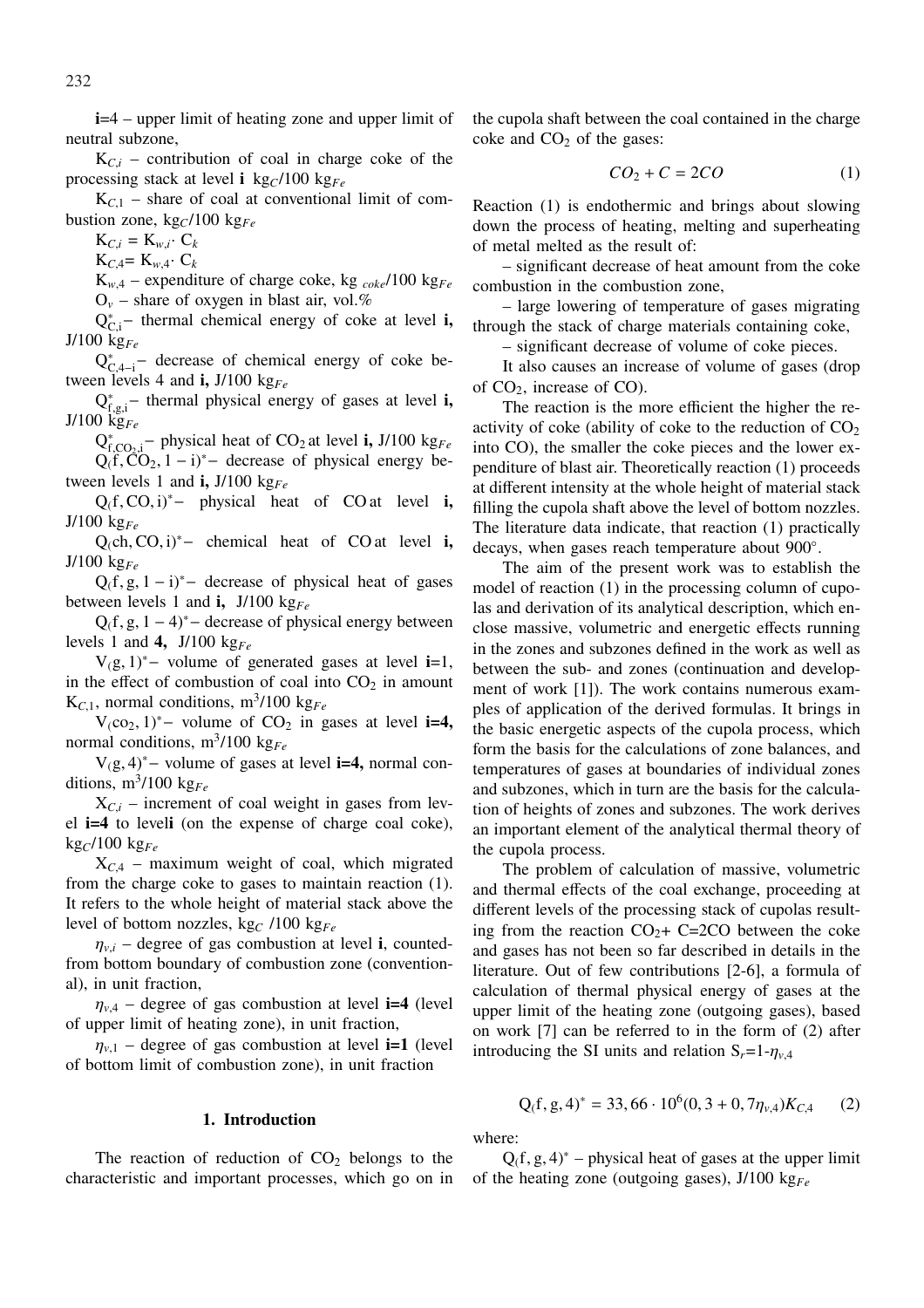$\eta_{v,4}$  – degree of combustion of outgoing gases, unit fraction (details to be found later)

 $K_{C,4}$  – fraction of coal in coke in the metal charge, kg C/100 kg*Fe*

 $33,66 \cdot 10^6$  – thermal effect of combustion of coke coal into CO<sub>2</sub>, J/kg<sub>C</sub>.

Formula (2) can be derived, when balancing the heat contained in  $CO<sub>2</sub>$  and  $CO<sub>0</sub>$  of the outgoing gases, which does not reveal the model of energetic phenomenons proceeding at the height of the processing stack. As it is to be derived later the  $Q_f$ ,  $g$ ,  $4$ )<sup>\*</sup> heat consists of two fractions, i.e. the loss of coke coal to the gases due to diffusion as well as the loss of physical heat of gases consumed during the formation of CO.

## **2. Model assumptions**

1) The following zones and subzones form in cupolas of stabilized melting process in the column of charge materials filling the cupola shaft above the level of bottom nozzles (rig. 1):

**a) zone of coke combustion with oxygen of blast**  $air$ , and a first subzone of  $CO<sub>2</sub>$  reduction zone;

**b) melting zone of metallic charge,** containing two subzones of  $CO<sub>2</sub>$  reduction, the lower one (main) and the upper one;

**c) zone of metal heating up to the melting temperature,** containing two subzones of  $CO<sub>2</sub>$  reduction, i.e. lower one (of decaying reduction) and upper one (neutral – without the  $CO<sub>2</sub>$  reduction process).

The mentioned zones (in bold) create a row layout (Fig. 1), in which: the lower limit of the heating zone is adjacent to the upper boundary of the melting area; the lower limit of the melting zone adjoins, in turn, the upper limit of the combustion area. The subzones of reduction and the neutral area also form a row layout. The upper and bottom zone and subzone limits reveal a plain area of contact perpendicular to the cupola axis. The zone and sub zone limits are referred to in the present work as levels (considered from the conventional lower limit of combustion zone) and are generally denoted as bold letter, at which: **i**=1 is a level of lower limit of combustion zone and lower limit of first reduction subzone;**i**=2 denotes the upper limit of combustion zone and at the same time the upper limit of first subzone of reduction and lower limit of melting area as well as lower limit of second subzone of reduction; **i**=2' refers to the upper limit of the second reduction; **i**=3 indicates upper limit of melting zone and upper limit of third reduction subzone as well as the lower limit of heating zone and lower limit of fourth reduction subzone;**i**=3' denotes the upper limit of fourth subzone of reduction and the lower boundary of neutral subregion;**i**=4 is the upper limit of heating zone and upper boundary of neutral subzone (Fig. 1).

2) A very complicated distribution of temperature and chemical composition of gases, not described in literature so far, occurs in the combustion zone. It results from a nonuniform, in the internal cross section of shaft, supply of air blast (side feeding) and the proceeding of the reaction of  $CO<sub>2</sub>$  formation and its dissociation (resulting from high temperatures of gases) and decomposition of  $CO<sub>2</sub>$  due to the presence of charge coke coal. It is also caused by heating the drops of liquid metal and slag, the formation of slag, losses of physical heat to the furnace walls and other endo- and exothermal processes.

In the present work the final effect of the combustion process of charge coke coal in the combustion zone, i.e. chemical composition of gases at upper limit of the combustion zone. As it follows from the literature data (e.g. [3] gases at the upper limit of combustion zone, have the highest  $CO<sub>2</sub>$  content and temperature in each process: the Co content is on average 5 vol.% [3].

3) At the lower limit of combustion zone, i.e. at the bottom level of nozzles, the coal comprised in the coke gets completely burnt into  $CO<sub>2</sub>$  (the conventional lower limit of combustion area). The assumption departs far from the real process but it introduces some order into the considerations, being the point of reference. It does not affect the results of the calculations planned for the upper limit of combustion zone, because the composition of gases for the limit is assumed based on empirical literature data (assumption 2).

4) As it follows from assumption 1, the melting zone contains two subzones of reduction, i.e. the lower one, which can be called the main zone of reduction and the upper one. The sum of heights of both zones gives the height of melting zone, while their boundary of sectioning into subzones is diffused. It can be determined by an assumed share of coke with reference to the metallic charge or assumed contribution of metal melting heat [8]. The share of coke increases in the melting zone towards its lower limit, because of melting the primary pieces of metallic charge. When the metal pieces, at lower limit of melting zone, undergo complete melting, then the homogeneous coke in the continuous way migrates to the combustion zone, currently completing its height.

Let us raise the problem of the quantitative approach to the coal exchange between the coke and gases.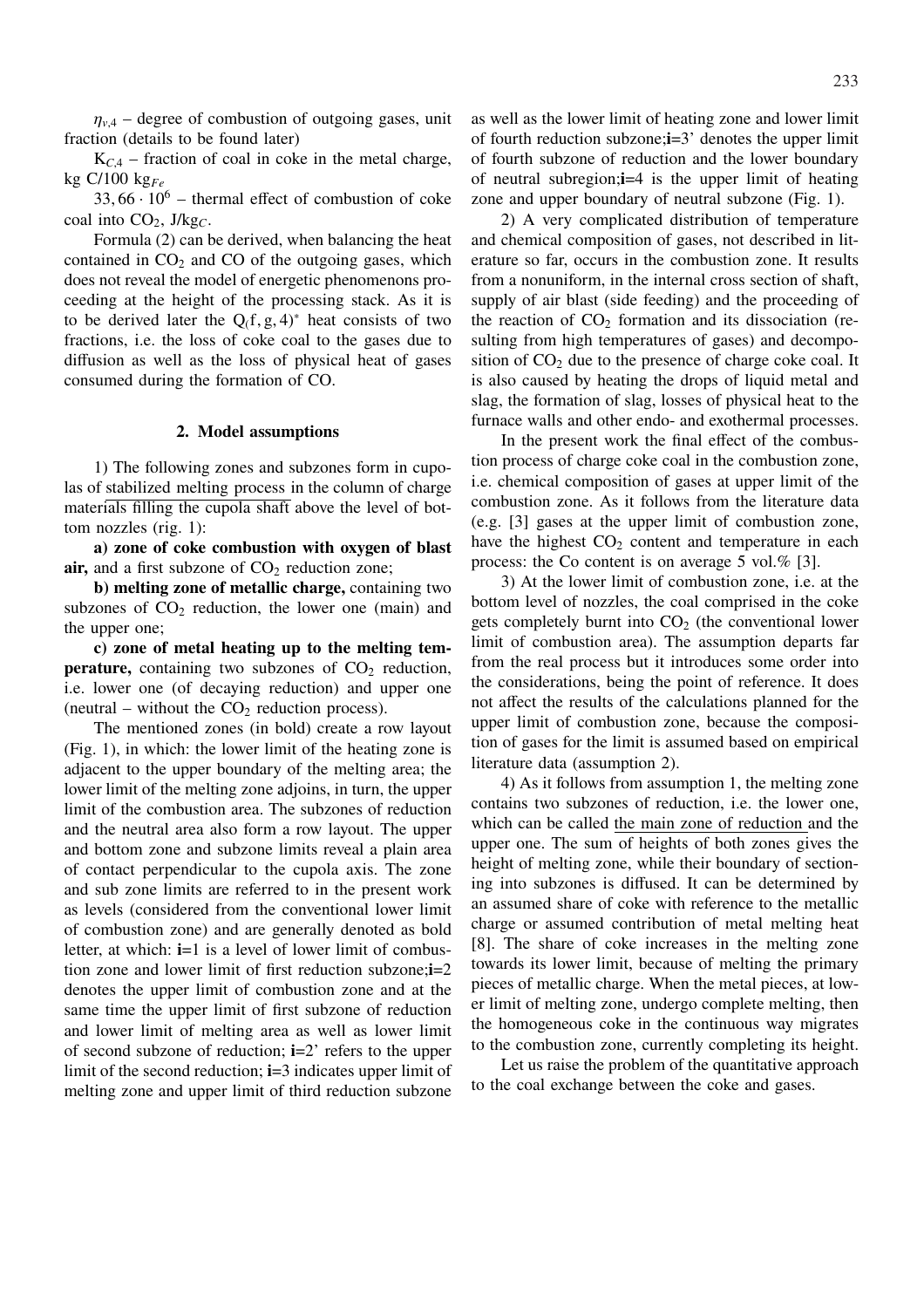

Fig. 1. Scheme of the division of the processing stack of the coke cupolas into technological zones  $(H_s, H_t, H_p)$  and subzones of  $CO_2$ reduction.  $H_u$  – height of processing stack, m

 $H_s$ ,  $H_t$ ,  $H_p$  – heights of technological zones: combustion, melting and heating zones, respectively

**i**=1, 2, 3 and 4 – common limits of technological and reduction zones

**i**= 2' and 3' – boundaries of reduction zone in melting and heating zones, respectively.

# **3. Exchange of coal between the charge coke and gases**

The coke, which migrates in the cupola shaft towards the combustion zone, gets into contact with concurrently moving gases and it looses to their adventage, part of coal in the way of diffusion (about 25 wt.%, at 12 % expenditure of coke), i.e. part of its chemical energy.

The coal left in the charge coke burns next completely into  $CO<sub>2</sub>$  at assessed lower limit of the combustion zone. This gas, (and precisely combustion gas, because of lack of CO), which is a mixture of  $CO<sub>2</sub>$  and N<sub>2</sub> reduces part of  $CO<sub>2</sub>$  into  $CO$  while migrating through the coke of the combustion zone and it is a reason that the content of CO in the gas equals on average about 5 vol.% at the upper limit of combustion zone. The process of reduction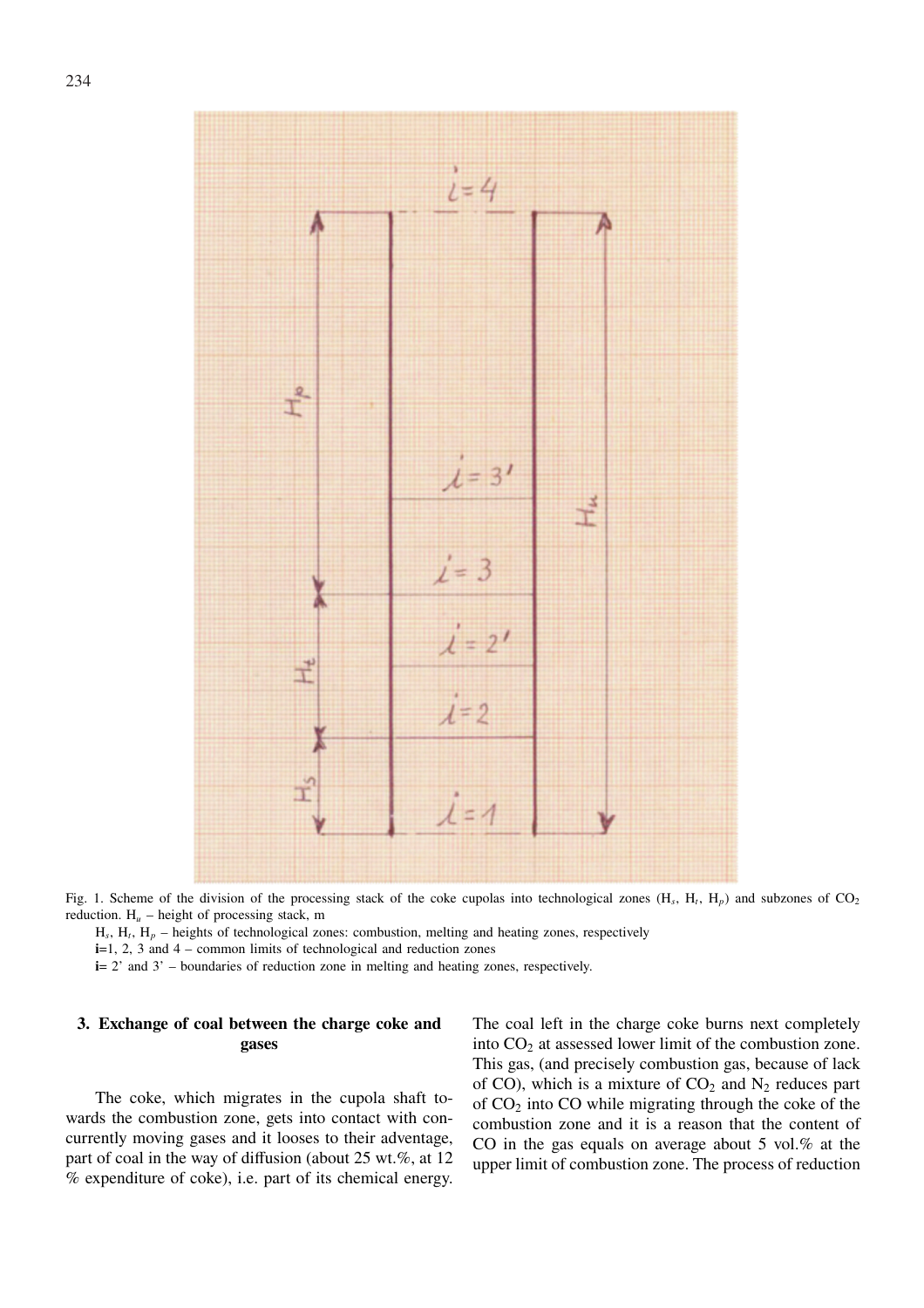of  $CO<sub>2</sub>$  continues in two reduction zones located in the melting zone and in one subarea in the heating zone.

The described levels **i** differ from each other by the chemical composition of gases, expressed with a combustion degree, which is defined by equation

$$
\eta_{v,i} = \frac{(CO_2)_{v,i}}{(CO_2)_{v,i} + (CO)_{v,i}} = \frac{G_{co_2,i}}{G_{co_2,i} + G_{co,i}}
$$
(3)

where:

 $\eta_{v,i}$  – degree of gas combustion at **i** level, counted from the lower limit of combustion zone (conventional), in unit fraction (or in vol.% after multiplication by 100),

 $(CO_2)_{v,i}$ + $(CO)_{v,i}$  – content of  $CO_2$  and CO in cupola gases at level **i** respectively, vol.%,

 $G_{\text{co}_2,i}+G_{\text{co},i}$  – weight of coal in CO<sub>2</sub> and CO at level **i**, kg<sub>*C*</sub>/100 kg<sub>*Fe*</sub> or kg<sub>*C*</sub>

It yields from the first term of the right side of equation (3), that  $\eta_{v,i}$  describes the ratio of CO<sub>2</sub> in gases at level **i** to the summary volume of  $CO<sub>2</sub>$  and  $CO$  in gases at this level. However, it can be concluded from the reaction of  $CO_2$  and CO formation (C+O<sub>2</sub>=CO<sub>2</sub>) and (C+0,5  $O_2$ =CO) respectively, that  $\eta_{v,i}$  can be described with the ratio of weight of coal comprised in  $CO<sub>2</sub>$  to the summary weight of coal contained in  $CO<sub>2</sub>$  and CO gases, because the same volumes of  $CO<sub>2</sub>$  or  $CO$  are obtained from 1 kg C (the second term of the right side of equation (3) Also the  $(1-\eta_{v,i})$  difference is the ratio of weight of coal contained in CO to the summary weight of C in  $CO<sub>2</sub>$ and CO.

Considering the physical sense of  $\eta_{v,i}$  the weight of coal in  $CO<sub>2</sub>$  and  $CO<sub>1</sub>$  in the gases at level **i** can be written down with the following formulas

$$
G_{co_2,i} = \eta_{v,i} K_{c,i} \tag{4}
$$

$$
G_{co,i} = (1 - \eta_{v,i})K_{c,i}
$$
 (5)

where:

 $G_{\text{co}_2,i}$  – weight of coal in CO<sub>2</sub> at level **i**, kg<sub>C</sub>/100 kg*Fe*

 $G_{co,i}$  – weight of coal in CO at level **i**, kg<sub>*C*</sub>/100 kg<sub>*Fe*</sub>

 $K_{C,i}$  – share of coal in charge coal of the processing stack at level i, kg*C*/100 kg*Fe*

It follows from reaction (1), that the volume of CO (2 kilo-moles) is twice as big as the volume of reduced  $CO<sub>2</sub>$  (1 kilo-mole), and the coal comprised in it originates in half from the decomposed  $CO<sub>2</sub>$  and in half from the coal of charge coke coal. Hence the increment of coal weight in gases (the loss of charge coke coal) from the conventional lower limit of combustion zone up to level **i** is described with formula

$$
X_{C,i} = 0, 5C_{co,i} = 0, 5(1 - \eta_{v,i})K_{C,i}
$$
 (6)

where

 $X_{C,i}$  – increment of C weight in gases from level **i**=1 to level **i** due to reaction (1) (on the expense of coal of charge coke), kg*C*/100 kg*Fe*

The maximum weight of coal of charge coke, transferred to gases during the migration of the processing stack through its whole height can be calculated from the following equation, resulting from equation (6) after the substitution **i**=4 i.e.  $\eta_{v,i} = \eta_{v,4}$  and  $K_{C,i} = K_{C,4}$ 

$$
X_{C,4} = 0, 5(1 - \eta_{\nu,4})K_{C,4}
$$
 (7)

where:

 $\eta_{v,4}$  – degree of gas combustion at upper level of heating zone in unit fraction,

 $X_{C,4}$  – maximum coal weight of the charge coke consumed by the gases for reaction (1); it refers to the whole height of processing stack; kg $C/100$  kg<sub>Fe</sub>

The difference describing the share of coal with reference to the metal at the lower conventional limit of combustion zone (**i**=1) can be written as function of  $\eta_{v,4}$ and  $K_{C,4}$  using expression (7)

$$
K_{C,1} = K_{C,4} - X_{C,4} = 0,5(1 + \eta_{\nu,4})K_{C,4}
$$
 (8)

where:

 $K_{C_1}$  – contribution of coal with reference to the metal at the lower conventional limit of combustion zone, kg*C*/100 kg*Fe*

It results from (8), that the composition of outgoing gases  $(\eta_{\nu,4})$  and expenditure of charge coal (of coke)  $(K_{C,4})$  determine values  $K_{C,1}$  at the conventional lower zone of combustion.

Formula (8) can also have the following form

$$
K_{C,1} = K_{C,i} - X_{C,i} = 0, 5(1 + \eta_{v,i})K_{C,i}
$$
 (9)

The comparison of (8) and (9) derives an important expression to calculate share of coal (coke) in reference to the metal at arbitrary level **i**

$$
\mathbf{K}_{C,i} = \frac{\mathbf{1} + \mathbf{\eta}_{v,4}}{\mathbf{1} + \mathbf{\eta}_{v,i}} \mathbf{K}_{C,4}
$$
(10)

where:

 $K_{C,i} = K_{w,i}$  C<sub>k</sub> and  $K_{C,4} = K_{w,4}$  C<sub>k</sub>

 $K_{w,i}$ ,  $K_{C,4}$  – share of coke in reference to metal at level **i** and 4, respectively, kg*coke*/100 kg*Fe*

 $C_k$  – content of coal in coke, kg<sub>C</sub>/kg <sub>coke</sub>

Equation (10) takes the form of eq.(8) for  $\eta_{v,i} = 1$ (lower combustion zone; combustion of coke coal into CO<sub>2</sub>), while for  $\eta_{v,i} = \eta_{v,4}$  (upper limit of heating zone) is simplifies to the form of  $K_{C,i} = K_{C,4}$ 

Based on (9) and (10), an equation for calculation of decrease of coal content in the ∆K*C*,4−*<sup>z</sup>* processing stack between the upper level of the stack (**i**=4) and the level**i** can be written down as

$$
\Delta K_{C, 4-i} = K_{C, 4} - K_{C,i} = \frac{\eta_{v,i} - \eta_{v,4}}{1 + \eta_{v,i}} K_{C, 4}
$$
(11)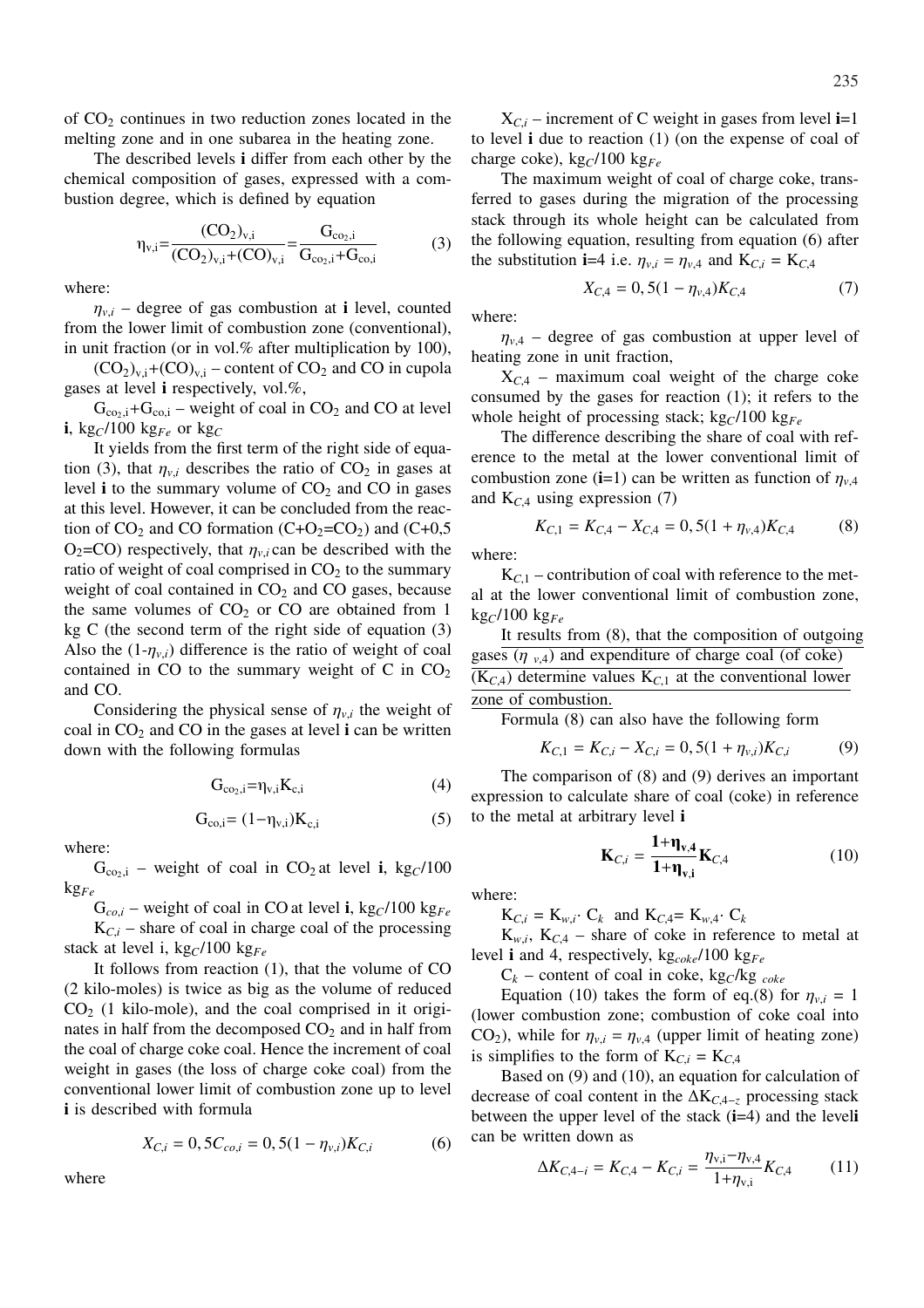236

Using the relationship for the calculation of air volume consumed for the combustion of 1 kg of coal [9], eq. (10) may be transformed to find its new physical sense. The mentioned relation resembles the normal content of oxygen in the blast air

$$
L_{C,4} = A(1 + \eta_{v,4})
$$
 (12)

where:

 $A = 4.45$  – volume of air required for the combustion of 1 kg C into CO, normal conditions,

 $L_{C<sub>4</sub>}$  – volume of air consumed in the given process for the combustion of 1 kg coke coal, calculated based on the degree of combustion of outgoing gases, normal conditions,  $m^3$  air blast

For level **i** equation (12) has form

$$
L_{C,i} = A(1 + \eta_{v,i})
$$
 (13)

Using equation  $(12)$  and  $(13)$  the ratio  $(14)$  can be written as

$$
\frac{1+\eta v, 4}{1+\eta v, i} = \frac{L_{C,4}}{L_{C,i}}\tag{14}
$$

After the substitution of (14) into (10)

$$
K_{C,i} = \frac{L_{C,4}}{L_{C,i}} K_{C,4}
$$
 (15)

Relation (16) yields from eq (15)

$$
V_d = K_{C,i}L_{C,i} = K_{C,4}L_{C,4} = idem
$$
 (16)

where:

idem – the same (Latin), word used in the theory of similarity of processes,

 $V_d$  – volume of air blast supplied to the cupola, normal conditions, m<sup>3</sup> *air blast*/100kg*Fe*

The (16) relation means, that at each level of processing stack, multiplication products of C share in the charge and volumes of air blast are constant value equal to the volume of air blast V*<sup>d</sup>* supplied to the cupola, since its dimension is

$$
V_d = K_{C,i} L_{C,i} = \frac{kgC}{100kgFe} \frac{m^3 air blast}{kgC} = \frac{m^3 air blast}{100kgFe}
$$

Let us substitute  $(10)$  into  $(4)$   $(5)$  and  $(6)$  to obtain a developed shape of formulas

$$
X_{C,i} = 0, 5(1 - \eta_{v,i}) \frac{1 + \eta v, 4}{1 + \eta v, i} K_{C,4}
$$
 (17)

$$
G_{co_2,i} = \eta_{v,i} K_{C,i} = \eta_{v,i} \frac{1 + \eta_{v,4}}{1 + \eta_{v,i}} K_{C,4}
$$
 (18)

$$
G_{co,i} = (1 - \eta_{v,i}) K_{C,i} = (1 - \eta_{v,i}) \frac{1 + \eta_{v,4}}{1 + \eta_{v,i}} K_{C,4}
$$
 (19)

Equations (18) i (19) can be added to one another

$$
G_{g,i} = \frac{1 + \eta_{v,4}}{1 + \eta_{v,i}} K_{C,4}
$$
 (20)

where:

 $G_{g,i}$  – content of coal in  $CO_2$  and CO at level **i**, i.e. summary content of C in gases at level **i**,  $kg_C/100$  kg<sub>Fe</sub>

It follows from eq. (20), that the content of coal in the cupola gases increases with the growth of **i** (value  $\eta_{v,i}$ ) decreases) reaching maximum value  $G_{g,4} = K_{C,4}$ , which is equal to the contribution of coal in charge cartridges at the upper level of heating zone. Equality (21) results from the comparison of (20) and (10)

$$
G_{g,i} = K_{C,i} \tag{21}
$$

It can be concluded from (21), that at each level **i** the content of coal in the gases equals to the content of coal in the charge coke at this level, which confirms the correctness of the balance.

Eq. (22) is obtained from (18) for  $\eta_{v,i} = 1$  (**i**=1)

$$
G_{\text{co}_2,1} = \frac{1 + \eta_{\text{v},4}}{2} K_{\text{C},4}
$$
 (22)

Eq. (22) is identical with eq. (7), which is in accordance with the assumed model, since the coke coal at the lower limit of combustion zone burns completely into  $CO<sub>2</sub>$  For  $\eta_{v,i} = \eta_{v,4}$  ( **i**=4) equations (18) and (4) take form

$$
G_{\text{co}_2,4} = \eta_{\nu,4} K_{c,4} \tag{23}
$$

The content of coal in  $CO<sub>2</sub>$  contained in the gases leaving the processing stack of cupola is calculated from eq.(23).

Using (22) and (18), the formula for the calculation of C content decrease in  $CO<sub>2</sub>$  of gases (diminishing volume of  $CO<sub>2</sub>$  between level**i**=1 and arbitrary level **i**) can be written down as

$$
\Delta G_{\text{co}_2,1-i} = G_{\text{co}_2,1} - G_{\text{co}_2,i} = \frac{1 - \eta_{\text{v},i}}{2} \frac{1 + \eta_{\text{v},4}}{1 + \eta_{\text{v},i}} K_{\text{C},4}
$$
(24)

When **i**=1, relation  $\Delta G_{\text{co}_2,1-1}=0$  results from eq. (24), while for **i**=4, the equation simplifies to the form

$$
\Delta G_{\text{co}_2,1-4} = \frac{1 - \eta_{\text{v},4}}{2} \text{K}_{\text{C},4}
$$
 (25)

It results from (25) and (5) (for  $\eta_{v,i} = \eta_{v,4}$  and  $K_{c,i} = K_{c,4}$ , that the decrease of coal content in CO<sub>2</sub>, between the lower limit of combustion zone and the upper boundary of heating area is equal to a half of coal content in CO at the upper limit of heating zone (formula (5) for **i**=4); half of coal content in CO comes from the decomposition of  $CO<sub>2</sub>$  and the other half from the coke.

The loss of part of charge coke coal to the gases brings about the decrease of weight of coke cartridges and their volume as well as the weight and volume of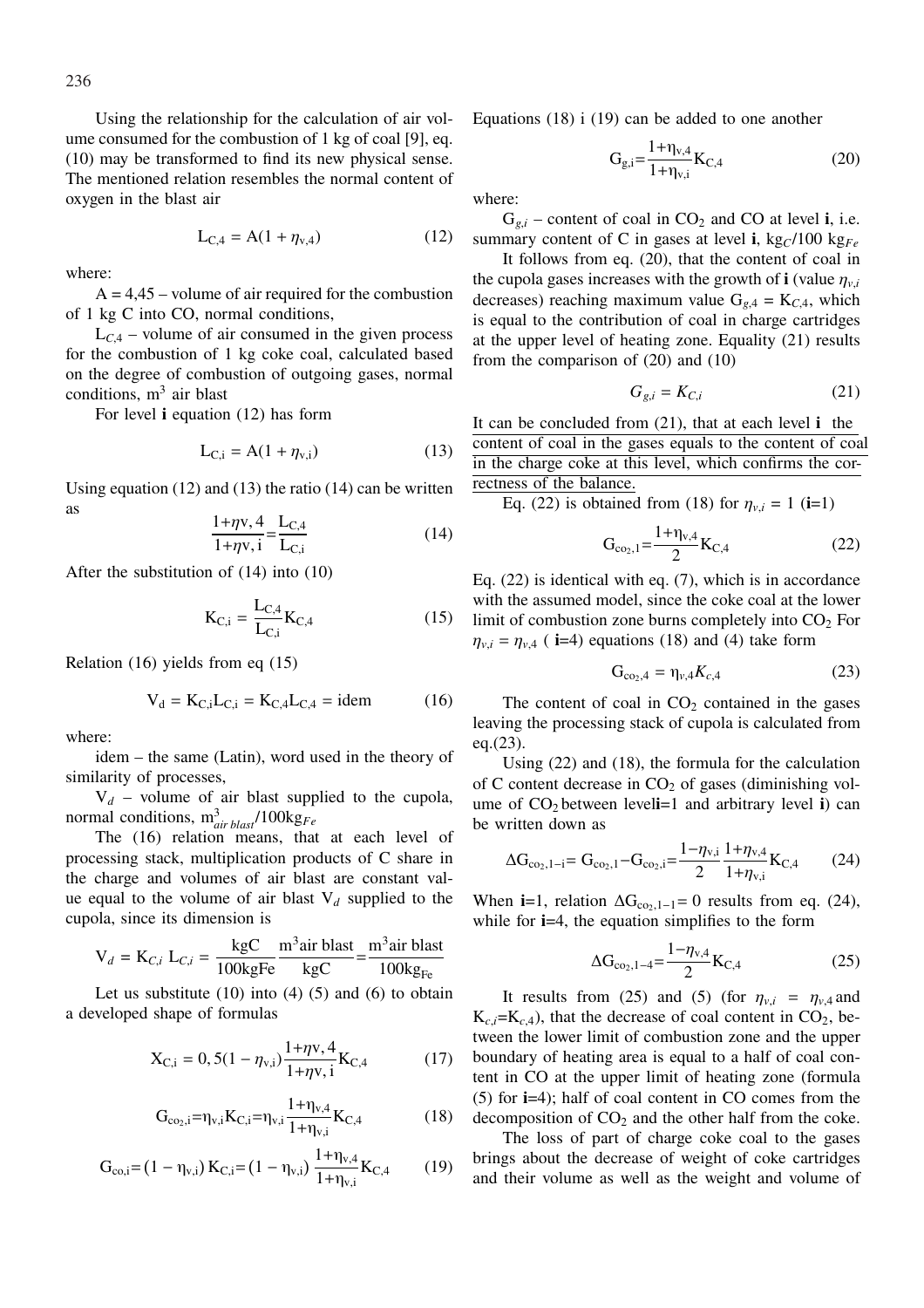pieces of coke. Coefficient Z*<sup>C</sup>* characterizing quantitatively the mentioned changes of weight and volumes is defined as

$$
Z_{C} = \frac{K_{w,i}}{K_{w,4}} = \frac{K_{C,i}}{K_{C,4}} = \frac{1 + \eta_{v,4}}{1 + \eta_{v,i}} = \frac{m_{n,k,i}}{m_{n,k,4}}
$$
(26)

where:

 $m_{n,k,i}$ ,  $m_{n,k,4}$  – weight of coke cartridge at level **i** and weight of charge coke cartridge for **i**=4, respectively, kg.

Equation (10) is used to write (25);  $K_{C,i}$  and  $K_{C,4}$ are written as

$$
K_{C,i} = \frac{m_{n,k,i}}{m_{n,Fe}} 100
$$
 (27)

$$
K_{C,4} = \frac{m_{n,k,4}}{m_{n,Fe}} 100
$$
 (28)

where:

 $m_{n,Fe}$  – weight of metal charge cartridge, the same in all zones of cupola, kg.

The Z<sub>C</sub> coefficient is expressed in weight or volumetric unit fraction or after multiplication by 100 in vol.% or wt.%. If the coke pieces in cartridges are of the same shape, weight and volume, equation (26) can be recorded in the form for calculations as

$$
v_{k,i} = v_{k,4} \frac{1 + \eta_{v,4}}{1 + \eta_{v,i}}
$$
 (29)

where:

 $v_{k,4}$ ,  $v_{k,i}$  – primary and current volume of coke pieces, respectively, e.g. in cm<sup>3</sup>

After the substitution into (29)  $\eta_{v,i}=1$ , the formula for calculation of minimum volume of coke pieces is derived.

If the coke pieces have form of spheres ore cubes, then their current diameter can be calculated from formula s

$$
d_{k,i} = d_{k,4} \sqrt[3]{\frac{1 + \eta_{v,4}}{1 + \eta_{v,i}}}
$$
 (30)

where:

 $d_{k,i}$  – current diameter of coke pieces, e.g. cm,

 $d_{k,4}$  – primary diameter of coke pieces, e.g. cm,

After the substitution  $\eta_{v,i}=1$  into (30), the equation to calculate minimum diameter of spherical coke pieces or side of cubic coke pieces is obtained.

## **4. The calculation of volume of gases at levels i**

The products of coke combustion in cupolas are called in literature "gases", first of all because of the Co content (the name has also psychological sense, requiring greater caution to avoid explosion). Let us derive a formula for the calculation of volume of dry gases (not containing water vapour) appeared from the combustion of 1 kg coke into  $CO<sub>2</sub>$  and CO. The following items form the summary volume of the gases:  $CO<sub>2</sub>$  and Co and  $N_2$  volumes, at which the  $N_2$  volume connected with the combustion of coke coal into CO will be two times smaller than the volume  $N_2$  connected with the combustion of the same mass of coke into  $CO<sub>2</sub>$  For 1 kg of burnt coke, the following equation of balance of volumes of gas components can be written:

$$
V_{g,i} = \frac{22,4}{12} \eta_{v,i} + \frac{22,4}{12} (1 - \eta_{v,i}) + \frac{22,4}{12} \eta_{v,i} \frac{100 - O_v}{O_v} + \frac{22,4}{12} (1 - \eta_{v,i}) \frac{100 - O_v}{2O_v}
$$
(31)

where:

 $V_{g,i}$  – gas volume at level **i** from the combustion of 1 kg C, normal conditions,  $m^3$  gas/kg<sub>C</sub>

 $22,4/12$  – volume of CO or CO<sub>2</sub> from the combustion of 1 kg C, normal conditions, m<sup>3</sup> CO/kg<sub>C</sub> or CO2/kg*C*.

First two terms of right side of balance (31) contain volumes of  $CO<sub>2</sub>$  and  $CO$  in the gas; third term refers to the volume of nitrogen in the gas bound with the combustion of coal into  $CO<sub>2</sub>$ , while the fourth one describes the volume of nitrogen in the gas spent on the combustion of coal into CO.

After a simplification of (31) and a transformation, the relation (32) is derived

$$
V_{g,i} = \frac{22,4}{12} \left[ 1 + (1 + \eta_{v,i}) \frac{100 - O_v}{2O_v} \right]
$$
 (32)

For  $O_v$ = 21; 25 and 30 vol.% equation (32) is simplified to the form of:

$$
V_{g,C} = 1,87[1 + 1,88(1 + \eta_v)]
$$
 (33a)

$$
V_{g,i} = 1,87[1+1,50(1+\eta_{v,i})]
$$
 (33b)

$$
V_{g,i} = 1,87[1+1,17(1+\eta_{v,i}] \tag{33c}
$$

Let us consider three particular cases of equation (33a), i.e. for  $\eta_{v,i} = 0$ ;  $\eta_{v,i} = 1$  and  $\eta_{v,i} = 0.5$ :

First case : 
$$
V_{g,C} = 1,87 \cdot 2,88 = 5,386
$$
 (34a)

Second case :  $V_{g,C} = 1,87 \cdot 4,76 = 8,9$  (34b)

Third case : 
$$
V_{g,C} = 1,87 \cdot 3,82 = 7,14
$$
 (34c)

After the multiplication of (32) by  $K_{C,i}$  and the substitution of equation (10), the full formula of calculation of V*g*,*<sup>i</sup>* is derived

$$
V_{g,i}^{*} = \frac{22,4}{12} \left[ 1 + (1 + \eta_{v,i}) \frac{100 - O_v}{2O_v} \right] \frac{1 + \eta_{v,4}}{1 + \eta_{v,i}} K_{C,4}
$$
 (35)

where: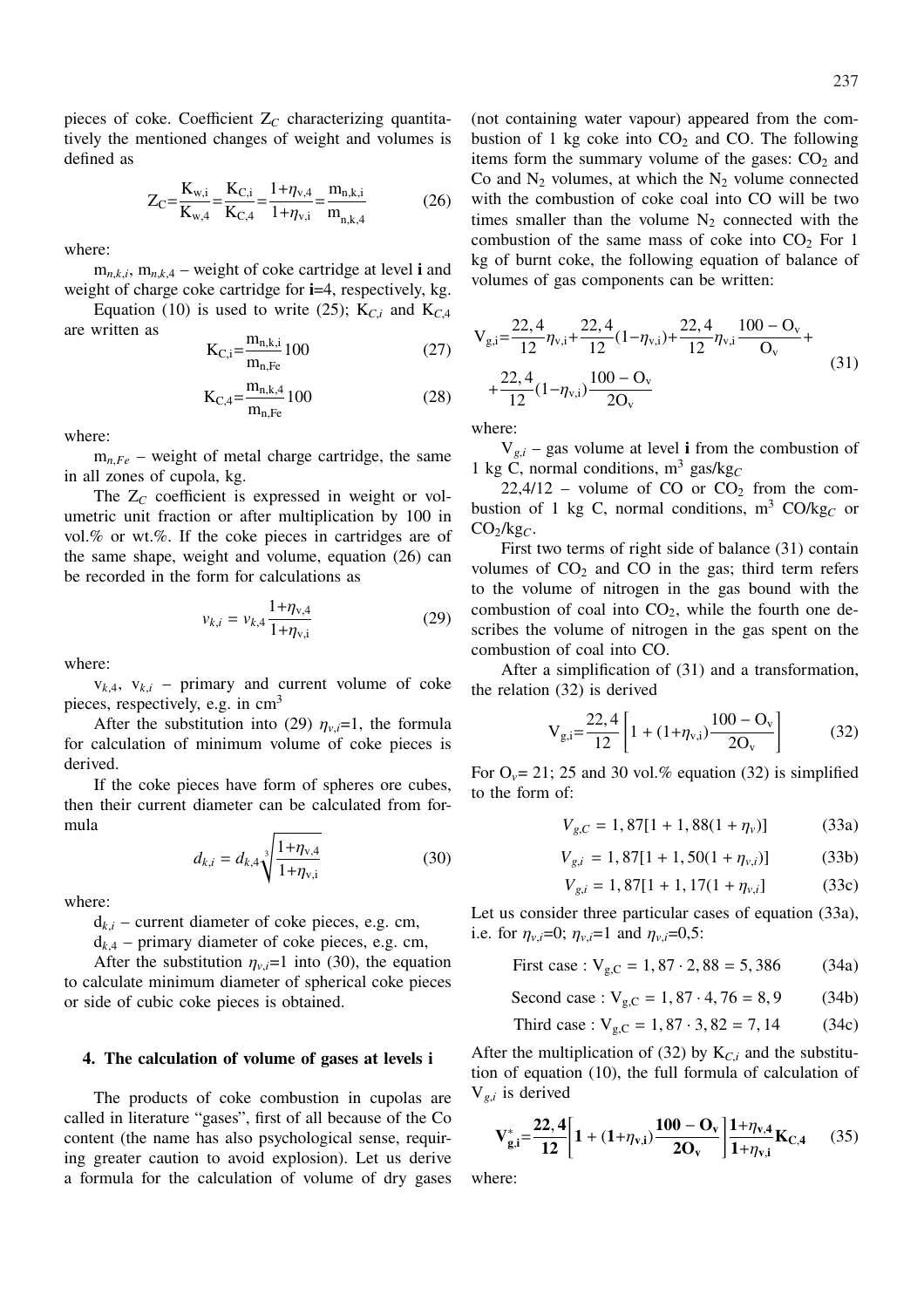$V_{g,i}^*$  – volume of gases at level **i**, normal conditions,  $\text{m}_g^3$ /100 kg<sub>Fe</sub>

For  $O_v = 21$  vol.% equation (35) simplifies to the form

$$
V_{g,i}^{*} = 5,38(1+0,65\eta_{v,i})\frac{1+\eta_{v,4}}{1+\eta_{v,i}}K_{C,4}
$$
 (36)

Based on (1) volume of  $CO<sub>2</sub>$  and CO can be written down by equations

$$
V_{co_2,i}^* = \frac{22,4}{12} \eta_{v,i} K_{C,i}
$$
 (37)

$$
V_{\text{co},i}^{*} = \frac{22,4}{12} \left( 1 - \eta_{\text{v},i} \right) K_{\text{C},i} \tag{38}
$$

where:

 $V_{\text{co}_2 i}^*$  – volume of CO<sub>2</sub> in gases at level **i**, normal v<sub>co<sub>2</sub>,i</sub> – voidin<br>conditions,  $\frac{m^3co_2}{100}$ 

 $100kg_{Fe}$ 

 $V_{\text{co,i}}^*$  – volume of CO in gases at level **i**, normal conditions,  $\frac{m^3 \text{co}}{1001}$ 

 $100kg_F$ 

The substitution of equation  $(10)$  into  $(37)$  and  $(38)$ enables obtaining a full form of formulas

$$
V_{co_2,i}^{*} = \frac{22,4}{12} \eta_{v,i} \frac{1 + \eta_{v,4}}{1 + \eta_{v,i}} K_{C,4}
$$
 (39)

$$
V_{co_2,i}^* = \frac{22,4}{12} \frac{1 + \eta_{v,4}}{1 + \eta_{v,i}} (1 - \eta_{v,i}) K_{C,4}
$$
 (40)

Volume  $N_2$  in gases can be recorded as difference

$$
V_{N_2}^* = V_{g,i}^* - (V_{co_2,i}^* + V_{co,i}^*)
$$
\n(41)

After incorporation of equations (35), (39) and (40) into (41) a developed shape of the equation for the calculation of nitrogen volume in the gases is derived

$$
V_{N_2}^* = \frac{22.4 \times 100 - O_v}{12} \frac{1 + \eta_{v,4}}{2} K_{c,4}
$$
 (42)

For  $O_v=21$  vol.% equation (42) is simplified to the following form

$$
V_{N_2}^* = 3,51(1 + \eta_{\nu,4})K_{C,4}
$$
 (43)

To calculate the shares of particular components of gases in the mixture at level **i** the following formulas are employed

$$
(CO2)v,i = \frac{V^*_{co2, i}}{V^*_{g,i}} 100
$$
 (44)

$$
(\text{CO})_{\text{v},i} = \frac{V_{\text{co},i}^*}{V_{\text{g},i}^*} 100\tag{45}
$$

$$
(N_2)_{v,i} = \frac{\mathbf{V}_{\mathbf{N}_2,i}^*}{\mathbf{V}_{g,i}^*} 100
$$
 (46)

where:

 $(N_2)_{v,i}$  – content of nitrogen in the mixture at level **i**, normal conditions, vol.%

The equations for the calculation of decrease of  $CO<sub>2</sub>$ content in gases are to be still derived. This decrease from level **i**=1 to level **i** is defined by equation

$$
V_{co_2,1-i}^* = V_{co_2,1}^* - V_{co_2,i}^* = \frac{22,4}{12} \left( \frac{1+\eta_{v,4}}{2} - \eta_{v,i} \frac{1+\eta_{v,4}}{1+\eta_{v,i}} \right) K_{C,4}
$$
\n(47)

The first term in the brackets of equation (47) results from equation (39) for  $\eta_{v,i}=1$ , while another is part of formula (39). After a transformation eq. 48 is obtained

$$
V_{\text{co}_2,1-i}^* = \frac{22,4}{24} \frac{1-\eta_{\text{v},i}}{1+\eta_{\text{v},i}} (1+\eta_{\text{v},4}) K_{\text{C},4}
$$
(48)

The decrement of  $CO<sub>2</sub>$  volume along the whole processing stack is calculated from (48) after substituting  $\eta_{v,i}$  =  $\eta_{v,4}$  (**i**=4)

$$
V_{co_2,1-4}^{*} = \frac{22,4}{24}(1-\eta_{v,4})K_{C,4}
$$
 (49)

As for the CO content in gases, it raises from 0 for **i**=1 to a maximum value for **i**=4; it can be calculated from formula (40) for an arbitrary level **i.** It results from the comparison of expressions (40) and (48) that the increment of CO volume is twice as high as the decrease of  $CO<sub>2</sub>$  volume, which is in accordance with equation (1).

# **5. Thermal effects of coal exchange between charge coal and gases**

The thermal effects connected with reaction (1) will be subsequently described.

The charge coal looses part of coal due to the diffusion to the gases on its way from the upper limit of heating zone towards the bottom boundary of combustion zone. The thermal chemical energy of the coke coal at level **i** can be calculated from formula

$$
Q_{C,i}^{*} = q_C K_{C,i} = 33,66 \cdot 10^6 \frac{1 + \eta_{v,4}}{1 + \eta_{v,i}} K_{C,4}
$$
 (50)

where:

 $Q_{C,1}^*$  – thermal chemical energy of the coke coal at level **i** J/100 kg*Fe*

 $q_C$  = 33,66·10<sup>6</sup> – thermal chemical energy of the reaction of oxidation of coke coal into  $CO<sub>2</sub>$ , J/kg<sub>C</sub>

Formula (10) was used to write down equation (50).

The following formulas are obtained from eq. (50) for  $i=4$  and  $i=1$ 

$$
Q_{C,4}^{*} = 33,66 \cdot 10^{6} K_{C,4}
$$
 (51)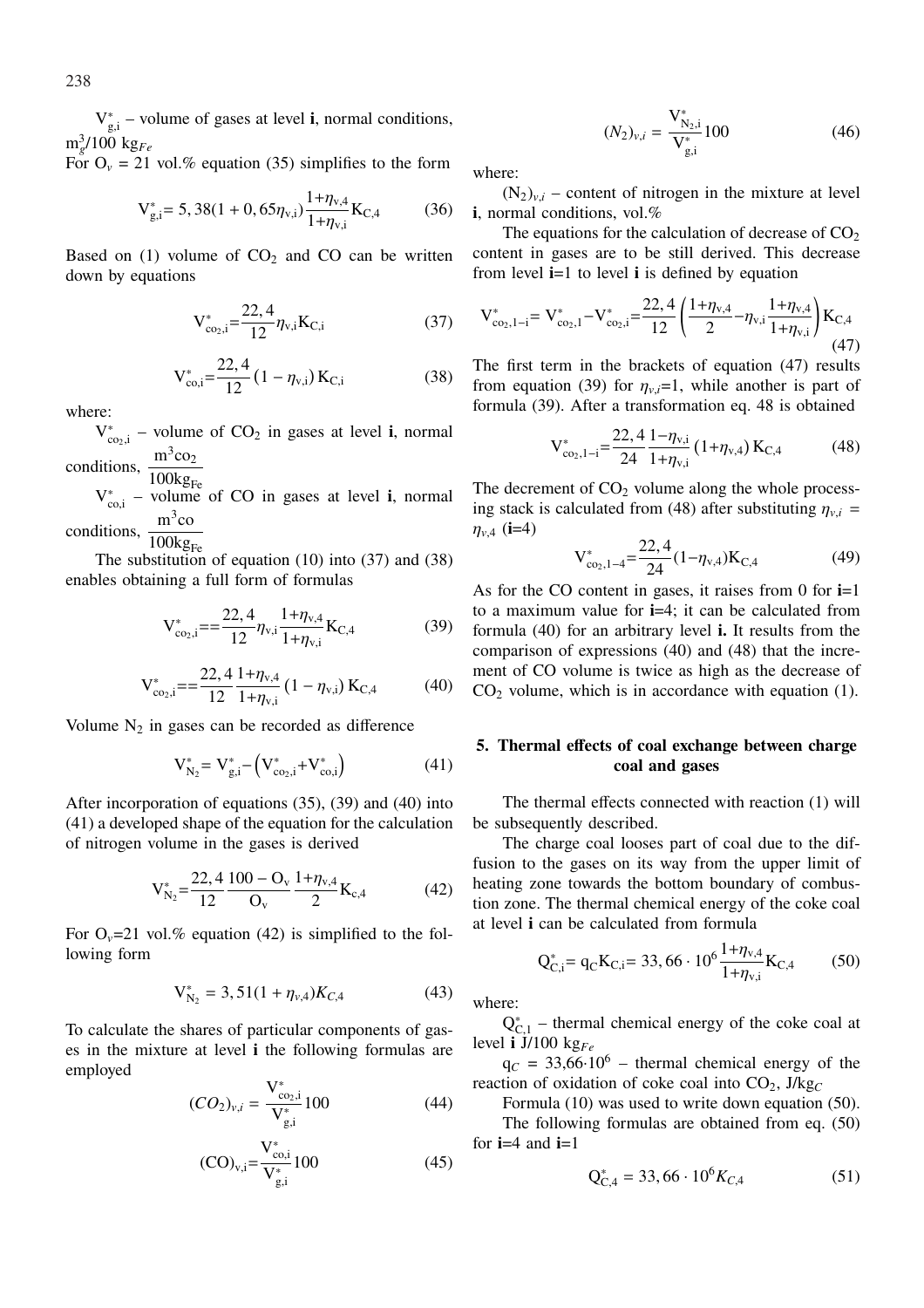$$
Q_{C,1}^* = 33,66 \cdot 10^6 \frac{1 + \eta_{v,4}}{2} K_{c,4}
$$
 (52)

The thermal chemical energy contained in the coke coal loaded into the cupola can be calculated based on eq. (51), while the thermal chemical energy contained in the coke coal at conventional lower limit of combustion zone, i.e. after the loss of coal to gases at the whole height of processing stack is obtained from eq. (52).

The decrement of thermal chemical energy of the coke coal between levels **i=**4 and **i** can be calculated from formula

$$
Q_{C,4-i}^{*} = Q_{C,4}^{*} - Q_{C,i}^{*} = 33,66 \cdot 10^{6} \frac{\eta_{v,i} - \eta_{v,4}}{1 + \eta_{v,i}} K_{C,4}
$$
 (53)

The maximum decrease of thermal energy of coke coal is derived from eq. (53) for**i**=1( $\eta_{v,i}$ =1)

$$
Q_{C,4-1}^{*} = 33,66 \cdot 10^{6} \frac{1 - \eta_{v,4}}{2} K_{C,4}
$$
 (54)

In turn the formula for the calculation of physical energy of  $CO<sub>2</sub>$  and physical and chemical one of  $CO$  will be derived

At level **i=**1 of the combustion zone, the coke coal, which is a source of thermal energy burns completely into  $CO<sub>2</sub>$  in the amount of  $K<sub>C,1</sub>$ . The generated  $CO<sub>2</sub>$ , migrating through the processing stack undergoes partial reduction into CO, which contains both the physical and chemical energy

Let us write down the equations for the calculation of the physical, thermal energy of CO<sup>2</sup> and CO at level**i** multiplying the weight of given component of the gas  $G_{\text{co}_2,i}$  and  $G_{\text{co}_2,i}$  by its heat of formation.

$$
Q_{f,CO_2,i}^* = 33,66 \cdot 10^6 \eta_{v,i} \frac{1 + \eta_{v,4}}{1 + \eta_{v,i}} K_{C,4}
$$
 (55)

$$
Q_{f,CO,i}^{*} = 10,06 \cdot 10^{6} (1 - \eta_{v,i}) \frac{1 + \eta_{v,4}}{1 + \eta_{v,i}} K_{C,4}
$$
 (56)

where:

120, 72  $\frac{10,72}{12}$  10<sup>6</sup> = 10, 06·10<sup>6</sup> – thermal effect of oxidation of C into CO, J/kg*<sup>C</sup>*

120,72·10<sup>6</sup> J/kmol C – thermal effect of CO formation

The following formulas can be obtained from eq. (55) and (56) for particular case **i**=4. They confine the physical heat of  $CO<sub>2</sub>$  and  $CO$  at upper limit of heating zone

$$
Q_{f,CO_2,4}^* = 33,66 \cdot 10^6 \eta_{v,4} K_{C,4}
$$
 (57)

$$
Q_{f,CO,4}^{*} = 10,06 \cdot 10^{6} (1 - \eta_{v,4}) K_{C,4}
$$
 (58)

After the addition of equations (55) and (56) to each other, the following formula for the calculation of sum of physical heats of gases (sum of physical heats of  $CO<sub>2</sub>$ and CO) at level **i** can be derived

$$
Q_{f,g,i}^{*} = 33,66 \cdot 10^{6} (0, 3 + 0, 7\eta_{v,i}) \frac{1 + \eta_{v,4}}{1 + \eta_{v,i}} K_{C,4}
$$
 (59)

where:

 $Q_{f,g,i}^*$  – summary thermal physical energy of  $CO_2$ and CO (i.e. gases) at level **i** J/100 kg*Fe*

Equation (59) simplifies to the form of formula (2) for the particular case, when **i**=4 ( $\eta_{v,i} = \eta_{v,4}$ )

The decrease of thermal physical energy of  $CO<sub>2</sub>$ , from level **i**=1 to level **i** (resulting from reaction (1), can be written down using equation (55) as a difference of  $Q_{f,CO_2,1}^*$  and  $Q_{f,CO_2,i}^*$ ; after the transformation of the difference the following equation can be derived

$$
Q_{f,CO_2,1-i}^* = 33,66 \cdot 10^6 \frac{1 - \eta_{v,i}}{1 + \eta_{v,i}} \frac{1 + \eta_{v,4}}{2} K_{C,4}
$$
 (60)

The maximum decrement of thermal physical energy of  $CO<sub>2</sub>$  is calculated from (60); after the substitution of **i**=4 equation (61) is obtained

$$
Q_{f,CO_2,1-4}^* = 33,66 \cdot 10^6 \frac{1 - \eta_{v,4}}{2} K_{C,4}
$$
 (61)

Let us give the formula for the calculation of energetic expenditure of gases for reaction (1) as the difference of physical heat increment of CO and the decrement of physical heat of  $CO<sub>2</sub>$  at level **i**, i.e. the difference of  $Q_{f,CO,1-i}^*$  and  $Q_{f,CO_2,1-i}^*$ 

$$
Q_{f,g,1-i}^{*} = -6,77 \cdot 10^{6} \frac{1 - \eta_{v,i}}{1 + \eta_{v,i}} (1 + \eta_{v,4}) K_{c,4}
$$
 (62)

where:

 $Q_{f,g,1-i}^*$  – difference of physical heat of CO at level **i** and decrement of physical heat of  $CO<sub>2</sub>$  J/100 kg<sub>Fe</sub>

 $-6, 77 = 10, 06 - \frac{33,66}{2}$ 2

Relations  $(56)$  and  $(60)$  were applied to obtain formula (62).

It results from (62), that the formation of CO consumes the chemical and physical energy of  $CO<sub>2</sub>$ 

For  $\eta_{v,i} = \eta_{v,4}$  (**i** =4) equation (62) simplifies to the form of

$$
Q_{f,g,1-4}^{*} = -6,77 \cdot 10^{6} (1 - \eta_{v,i}) K_{C,4}
$$
 (63)

Chemical heat contained in the appearing CO can be calculated from relationship

$$
Q_{ch,CO,i}^{*} = 23, 6 \cdot 10^{6} (1 - \eta_{v,i}) \frac{1 + \eta_{v,4}}{1 + \eta_{v,i}} K_{C,4}
$$
 (64)

where: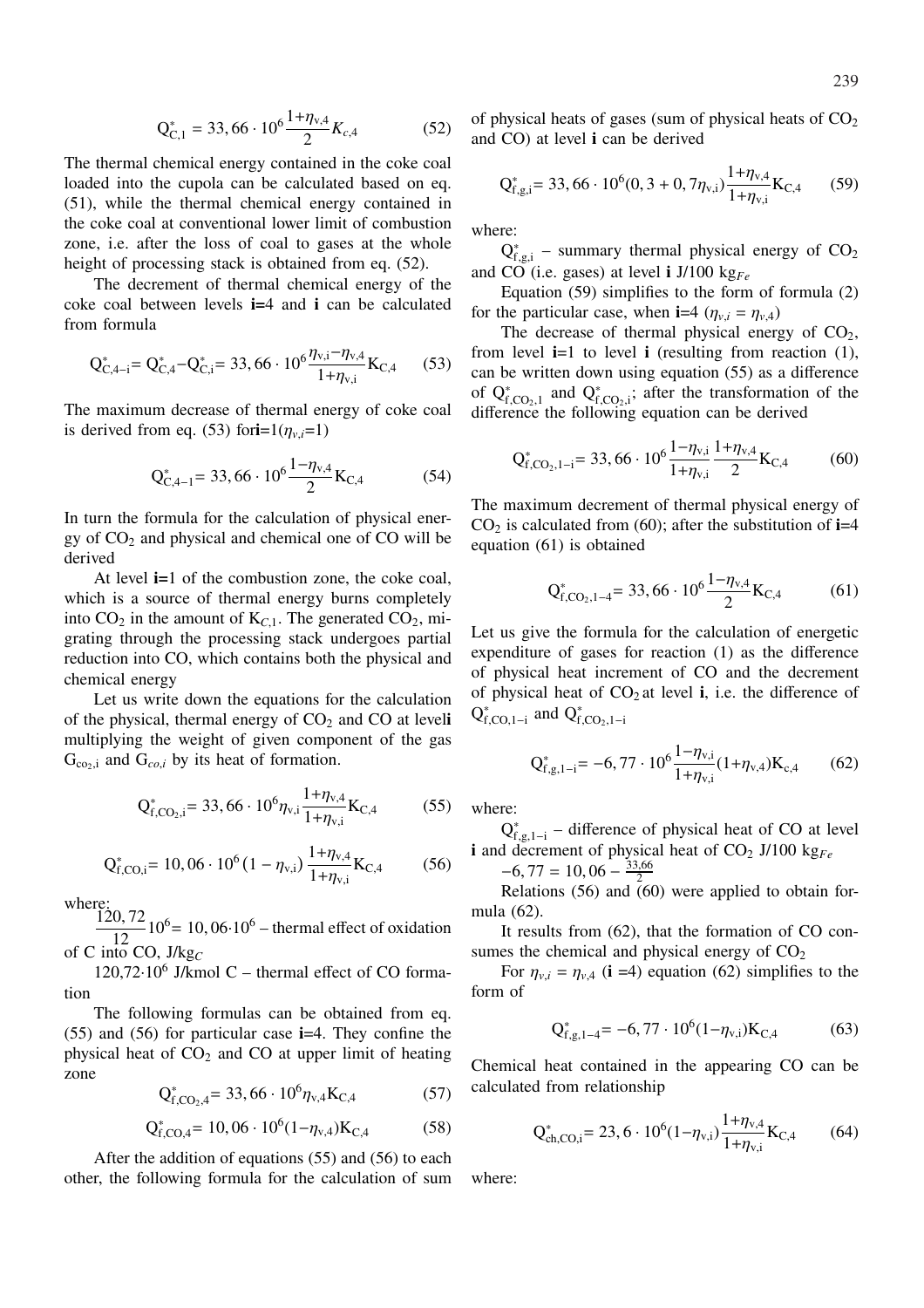Q ∗ ch,CO,i – chemical heat of CO at level **i**, J/100 kg*Fe*  $23, 6 \cdot 10^6$  – heat of reaction of oxidation CO into  $CO<sub>2</sub>$ , J/kg<sub>C</sub>

For **i**=4 (chemical heat of CO at the upper boundary of heating zone) equation (64) simplifies to the form of

$$
Q_{ch,CO,4}^{*} = 23,6 \cdot 10^{6} (1 - \eta_{v,4}) K_{C,4}
$$
 (65)

## **6. Examples of calculations**

## **a) Introductory calculations**

To perform specific calculations the knowledge of parameters  $\eta_{v,I}$  for assumed levelsi is required The problem of theoretical calculations of changeable chemical content of gases, which migrate through the processing stack in the cupola shaft, has not been solved so far. Also the cupolas are not equipped with device for the measurement of chemical composition of gases at various heights of the processing stack. In spite of the mentioned difficulties the derived formulas may be applied for the calculation of the exchange of mass, volume and energy for the defined zone and subzone limits using the available empirical data, model assumptions and applying the following formulas known from the literature:

– formula for the calculation of degree of combustion at level **i**=4, when the chemical composition of outgoing gases is unknown

$$
\eta_{v,4} = \frac{3,865}{K_{c,4}} + 0,15\tag{66}
$$

 $-$  formula for the calculation of  $(CO_2)_{v,i}$  based on  $\eta_{v,i}$ 

$$
(CO2)v,i = \frac{34, 7\etav,i}{1 + 0, 65\etav,i}
$$
 (67)

– formula for the calculation of  $(CO)_{v,i}$  knowing  $(CO_2)_{v,i}$ 

$$
(CO)_{v,i} = 34, 7 - 1, 65 (CO2)_{v,i}
$$
 (68)

– formula for the calculation of  $(CO_2)_{v,i}$  when  $(CO)_{v,i}$  is known  $24, 7$  (CO)

$$
(\text{CO}_2)_{\text{v,i}} = \frac{34, l - (\text{CO})_{\text{v,i}}}{1,65} \tag{69}
$$

Relationships (67), (68) and (69) used in literature for the gases at the upper limit of heating zone, are applied in the present work for arbitrary levels **i**.

The subsequent levels will be now considered.

## The lower limit of combustion zone

For the conventional lower limit of combustion zone  $(i=1)$ ,  $\eta_{v,1}=1$  is assumed, which means that  $(CO)_{v,1}=0$ ,

while the appeared gases (precisely called exhausts) comprise of the  $CO_2$  and N<sub>2</sub> mixture. The  $(CO_2)_{v,1}$  volume is calculated from formula (69)

$$
(\text{CO}_2)_{v,1} = \frac{34,7-0}{1,65 \cdot 1} = 21 \text{ vol.}
$$
%

## Upper limit of combustion zone

For the upper limit of combustion zone it is assumed that  $(CO)_{v,2}=5$  vol.% and based on formula (69)  $(CO_2)_{v,2} = \frac{34, 7-5}{1,65} = 18\%$  is obtained, while  $\eta_{v,2} =$ 18  $\frac{18}{18 + 5}$  =0,7821 calculated from formula (3).

## Upper limit of heating zone

To obtain  $\eta_{v,2}$  and  $\eta_{v,3}$  ( $\eta_{v,3'} = \eta_{v,4}$ ), the value of  $\eta_{v,4}$ for the upper limit of heating zone will be at first calculated, followed with the consideration of three cases:

Case 1. The values of  $(CO_2)_{v,4}$  and  $(CO)_{v,4}$  are known from the analysis of gases;  $\eta_{v,4}$  is calculated from formula (3).

Case 2. Only the  $(CO_2)_{v,4}$  value is known from the analysis of gases; the  $(CO)_{v,4}$  is calculated from formula (68) followed by the  $\eta_{v,4}$  based on formula (3).

Case 3. To calculate  $\eta_{v,4}$  the empirical formula is applied, e.g. well known H. Jungbluth formula (66). Next, the value of  $(CO_2)_{v,4}$  is obtained from formula (67) followed by the value of  $(CO)_{v,4}$  from (68) Example: The value of  $K_{c,4}$  is known to be 12.0,86 = 10,32 kg<sub>C</sub>/100 kg<sub>Fe</sub>; then  $\eta_{v,4} = \frac{3,865}{10,32}$  $\frac{5,005}{10,32}$  + 0,15 = 0,5245;  $(CO_2)_{v,4} = \frac{34, 7 \cdot 0, 5245}{1 + 0, 65 \cdot 0, 5245} = 13,573$  %;  $(CO)_{v,4}$ =34,7 – 1,65·13,573=12,3 vol.%.

#### Upper limit of main reduction subzone

To calculate the value of CO at the upper limit of the main reduction subzone  $(i=2')$ , the difference between the CO content at the upper limit of heating zone and the upper limit of combustion zone, i.e. the CO content increment in the gases must be calculated

$$
\delta(CO)_{\nu,4-2} = (CO)_{\nu,4} - (CO)_{\nu,2} \tag{70}
$$

Then, the amount of CO at the upper limit of the main reduction subzone assuming the following relation

$$
(CO)_{v,2'} = (CO)_{v,2} + 0.85 \cdot \delta (CO)_{v,4-2} \tag{71}
$$

In formula (71) coefficient 0,85 was assumed arbitrary. Calculations:  $\delta (CO)_{v,4-2} = 12,3-5=7,3$  vol.%;  $(CO)_{v,2}$  = 5+0,86 $\cdot$ 7,3=11,205 vol.%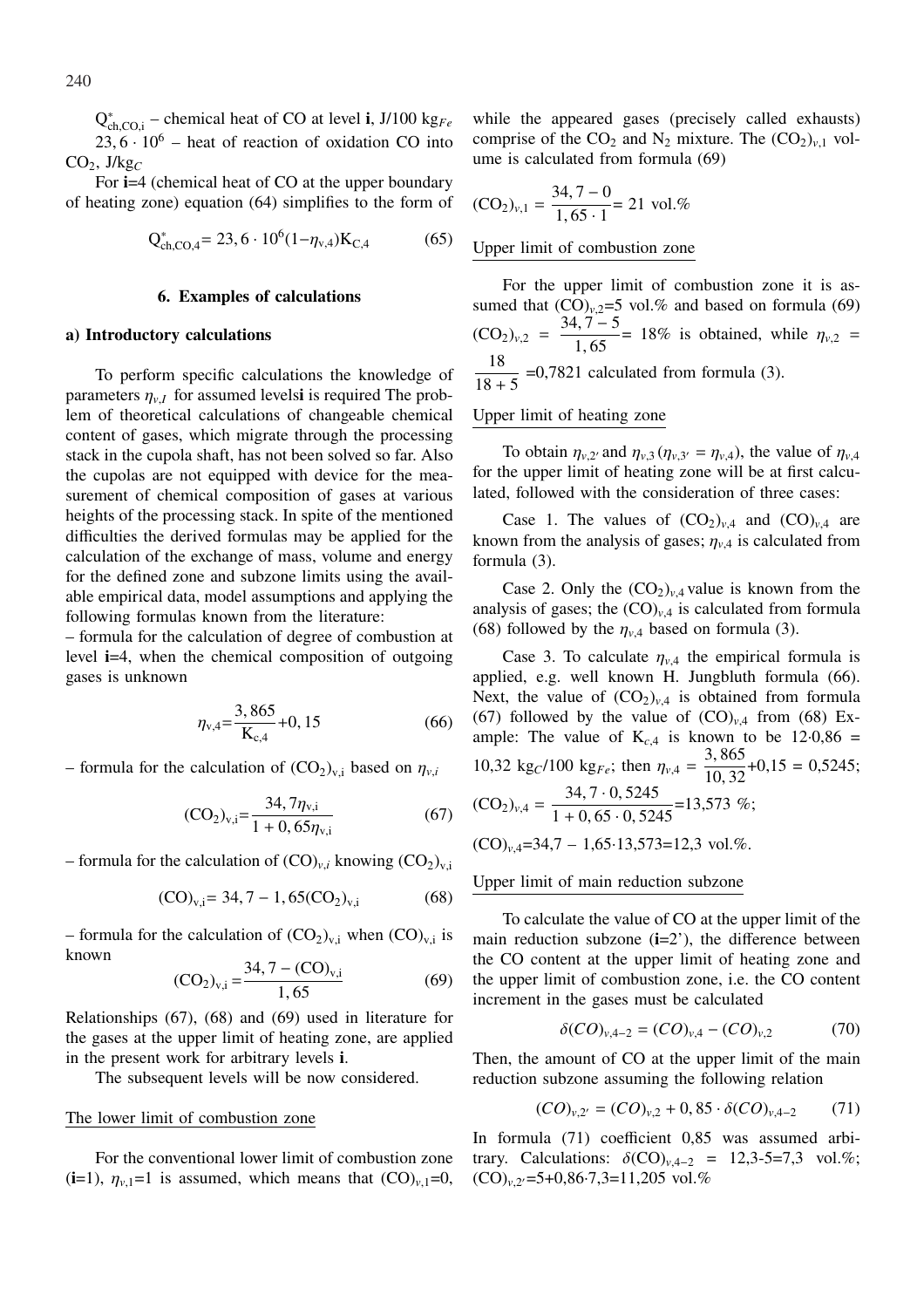Value  $(CO_2)_{v,2}$  is derived from (69):  $(CO_2)_{v,2}$  =  $\frac{34, 7 - 11, 205}{1, 65}$  = 14,24 vol.%; from (3) the value of  $\eta_{v,2'} = \frac{14, 24}{14, 24 + 11, 205} = 0,56$  is obtained.

## Upper limit of melting zone

The content of CO at the upper limit of melting zone is calculated from formula:

$$
(CO)_{v,3} = (CO)_{v,2'} + 0, 1 \cdot \delta (CO)_{v,4-2}
$$
 (72)

Coefficient 0,1 is arbitrary assumed

 $(CO)_{v,3}$ =11,205+0,1·7,3=119353 vol.%;  $(CO_2)_{v,3}$  =  $\frac{34, 7 - 11, 9353}{1, 65}$ =13,8 vol.%;  $\eta_{v,3} = \frac{13, 8}{13, 8 + 11, 9353}$ = 0,5362.

## Upper limit of fourth reduction subzone

The content of CO at the upper limit of fourth reduction subzone is equal to:

$$
(CO)_{v,3'} = (CO)_{v,3} + 0,05 \cdot \delta (CO)_{v,4-2} \tag{73}
$$

then  $(CO)_{v,3}$  = 11,953+ 0,05·7,3=12,3 vol.%. =  $(CO)_{v,4}$  i  $\eta_{v,3'} = \eta_{v,4} = 0,5245.$ 

#### **b) Fundamental calculations**

The fundamental calculations comprise: the change of coal content in the charge coke, change of volume of gases, energetic effects connected with the exchange of coal between the coal of the charge coke and the gases. This requires to assume:  $K_{w,4} = 12 \text{ kg}_{coke} / 100$ kg*Fe*; C*k*=0,86 kg*C*/kg*coke*; K*C*,4=12·0,86=10,32 kg*C*/100  $k g_{Fe}$  and value  $\eta_{v,i}$ :  $\eta_{v,1} = 1$ ;  $\eta_{v,2} = 0.7821$ ;  $\eta_{v,2} = 0.56$ ;  $\eta_{v,3}$ =0,5362;  $\eta_{v,3'} = \eta_{v,4}$ =0,5245.

# Calculations of coal weight in the charge coke and losses of coal to gases

The coal weight in the charge coke at individual levels is calculated from formula (10). E.g. for **i=**2 the value of  $K_{C,2} = \frac{1+0,5245}{1+0,7821}$  $\frac{1 + 0.5245}{1 + 0.7821}$  10.32 = 8.83 kg<sub>*C*</sub>/100 kg<sub>Fe</sub> The results using formulas (10), (11), (17) $\div$ (20) and (24) for all levels **i** are collected in Table 1.

The coke coal loss at the whole height of processing stack amounts to (form. (11) for  $\eta_v$ *<sub>i</sub>*=1):  $K_{C,4-1} = \frac{1-0,5245}{2}$ 2 10,32= 2,453 kg*C*/100 kg*Fe*  $\left(\frac{2,45}{10,25}\right)$  $\frac{2}{10, 32}$  100=23,8 wt.%)

TABLE 1 Coal weight in coke and exhaust gases (kg<sub>C</sub>/100 kg<sub>Fe</sub>) (Line 2: column numbers, (in brackets numbers of formulas)

| i           | $\eta_{v,i}$         | $K_{C,i}$ | $K_{C, 4-i}$ | $X_{C,i}$       | $G_{co_2,i}$    | $G_{co,i}$      | $G_{g,i}$ | $G_{co_2,1-i}$ |
|-------------|----------------------|-----------|--------------|-----------------|-----------------|-----------------|-----------|----------------|
|             | 1(3)                 | 2(10)     | 3(11)        | 4(17)           |                 | 5(18)   6(19)   | 7(20)     | 8(24)          |
| 1           | 1,0000               | 7.87      | 2,453        | 0,00            | 7,866   0,000   |                 | 7,87      | 0,000          |
| 2           | 0,7821               | 8,83      | 1,492        | 0.962           | $6,905$   1,924 |                 | 8,83      | 0,960          |
| $2^{\circ}$ | 0.5600               | 10,09     |              | $0,235$   2,219 | $5,648$   4,440 |                 | 10.09     | 2,219          |
| 3           | $0,5362$   10,24     |           | 0,079        | 2,375 5,491     |                 | 4,750           | 10,24     | 2,375          |
|             | $3' = 4 \mid 0.5245$ | 10,32     | 0,00         | 2,453           |                 | $5,413$   4,910 | 10,32     | 2,453          |

The coke migrating throughout the cupola shaft looses almost 24 % of its mass to the advantage of gases.

#### Volume of blast air

The calculation of  $V_d$  acc. to formula (16) for two values of  $K_{C,i}$ .  $L_{C,i}$  ( $\eta_{v,i}=1$  and  $\eta_{v,i}=0,56$ ):

 $V_d = K_{C,1}L_{C,1} = 7{,}87{\cdot}4{,}45(1{+}1) = 70{,}04 \text{ m}_p^3/100 \text{ kg}_{Fe}$  $V_d$  =  $K_{C,2'}L_{C,2'}$  = 10,09.4,45(1+0,56) = 70,04 m<sup>3</sup> p /100 kg*Fe*

As can be seen, both volumes are identical.

# Calculation of coal weight consumed in the reaction of  $\overline{CO_2}$  decomposition

The mass of coal transferred from the coke to the gases is derived from formula (17). E.g. for levels **i**=4 and **i=**2' they are:

$$
X_{C,4} = 0.5(1-0.5245)10.32=2.453 \text{ kg}_C/100 \text{ kg}_{Fe}
$$
  
\n
$$
X_{c,2'} = 0.5 (1 - 0.5478) \frac{1+0.5245}{1+0.5478} 10.32= 2.298
$$
  
\nkg C/100 kg<sub>Fe</sub>. Values X<sub>CI</sub> for all the levels are confined  
\nin Table 1.

## Mass of coal in gases

The weight of coal in gases is calculated from formulas (18), (19), (20) and (24). For example:

$$
G_{co_2,4} = 0,5245 \cdot 10,32=5,41 \text{ kg}_C/100 \text{ kg}_{Fe}
$$

$$
G_{\text{co},4} = (1-0.5245) \ 10.32 = 4.907 \ \text{kg} / 100 \ \text{kg} / \text{kg}
$$

Suma=5,4128+4,907= 10,32 kg*C*/100 kg*Fe*

$$
G_{g,1} = \frac{1 + 0,5245}{2} 10,32 = 7,87 \text{ kg}^{-1} = 100 \text{ kg} = 1000 \text{ kg}
$$
  

$$
G_{\text{co}_{2},1-4} = \frac{1 - 0,5245}{2} 2,453 \text{ kg}^{-1} = 100 \text{ kg}
$$

The results of calculations for all levels **i** are collected in Table 1.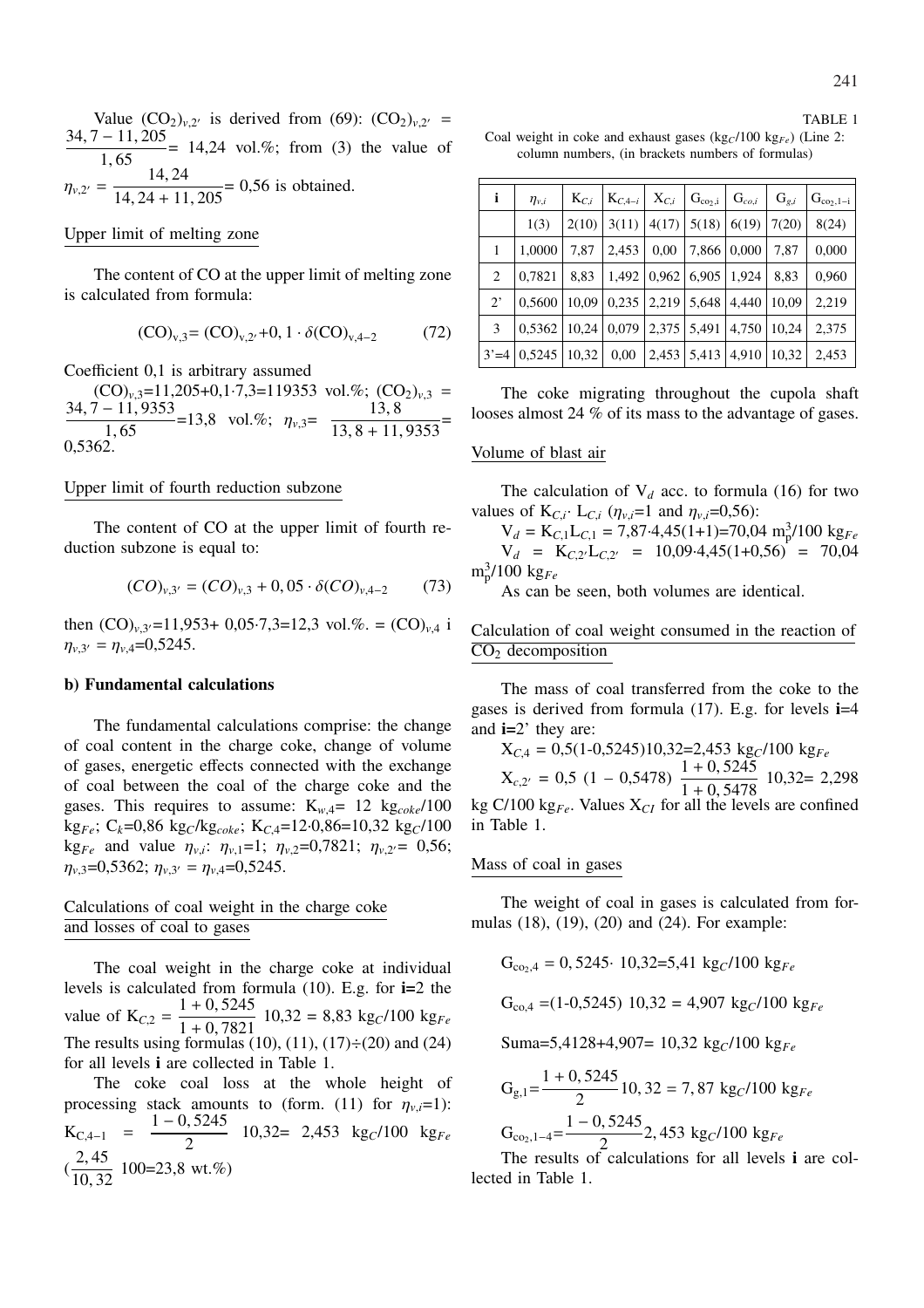$$
Z_C = \frac{1 + 0.5245}{2} = 0.7622 \text{ (or } 76.22 \text{ %) acc. to } (26)
$$

The calculation of diameter of spherical coke pieces at lower limit of combustion zone:

$$
d_{k,1} = 100\sqrt[3]{\frac{1+0,525}{1+1}} = 91,36
$$
 mm acc. to (30)  
where:

100 – primary diameter of coke pieces, mm.

# Volume of gases

The calculated volumes of gases at selected levels **i** are:

 $V_{\text{co}_2,1}^* = \frac{22,4}{12}$ 12  $1 + 0,525$  $\frac{3,323}{2}$  10, 32 = 14, 68m<sup>3</sup><sub>CO2</sub>/100 kg<sub>*Fe*</sub> acc. to  $(39)$  dla **i**=1

 $V_{\text{co,4}}^* = \frac{22,4}{12}$  $\frac{2}{12}$  (1 − 0, 525)10, 32 = 9, 16m<sup>3</sup><sub>co</sub>/100 kg<sub>Fe</sub> acc. to  $(40)$  dla **i**=4

 $V_{N_2}^* = \frac{22, 4}{12}$ 12 79 21  $1 + 0,525$  $\frac{35,323}{2}$  10, 32 = 55, 24m<sup>3</sup><sub>N<sub>2</sub></sub>/100  $kg_{Fe}$  acc. to  $\overline{(48)}$  for arbitrary **i** 

 $V_{g,4}^* = 5,38(1+0,65 \ 0,525) \ 10,32 = 74,45 \ m_g^3/100$  $kg_{Fe}$  acc. to (36) for **i**=4

The calculated shares of gases at selected levels **i:**  $(CO_2)_{v,4} = \frac{10, 11}{74, 45}$  100 = 13,6 vol.% acc. to (44) for **i**=4  $(CO)_{v,4} = \frac{9, 15}{74, 45}$  100 = 12,3 vol.% acc. to (45) for **i**=4  $(N_2)_{v,4} = \frac{55,25}{74,45}$  100 = 74,2 vol.% acc. to (46) for **i**=4 The summary decrement of  $CO<sub>2</sub>$  is equal to:

 $V_{\text{co}_2,1-4}^* = \frac{22,4}{12}$  $\frac{2,4}{12}$  $1 + 0, 525$ 2 <sup>−</sup>0, <sup>525</sup>! 10, 32 = 4, 58m<sup>3</sup> CO<sup>2</sup> /100 kg*Fe* acc. to (48)

The results of calculations for all levels **i** are collected in Table 2.

# Energetic calculations

The results of calculations for all levels **i** are collected in Table 3.

# Examples

 $Q_{C,1}^*$ 33, 66 ·  $10^6 \frac{1+0.5245}{2}$ 10, 32 = 264, 78 ·  $10^6$  J/100  $kg_{Fe}$  acc. to (5)

$$
Q_{C,4-1}^* = 33,66 \cdot 10^6 \frac{1+0.5245}{2} 10,32 = 82,59 \cdot 10^6 \text{ J}/100
$$
  
kg<sub>Fe</sub> acc. to (53)

Volumes of exhaust gases in  $m^3/100$  kg<sub>Fe</sub> (columns from 1 to 5) and in vol.%. (Line 2: column numbers, (in brackets numbers of formulas)

| i           | $V^*_{co_2,i}$ | ${\rm V}^*_{co,i}$    | $\cdot$ $V_{N_2}^*$ . | $\big  V^*_{co_2, 1-i} \big $ | $V_{g,i}^*$ | $ (CO_2)_{v,i} (CO)_{v,i} (N_2)_{v,i}$ |       |       |
|-------------|----------------|-----------------------|-----------------------|-------------------------------|-------------|----------------------------------------|-------|-------|
|             |                | 1(39)   2(40)   3(43) |                       | 4(48)                         | 5(36)       | 6(44)                                  | 7(45) | 8(46) |
| 1           | 14,68          | 0,00                  | 55,24                 | 0,000                         | 69,83       | 21,00                                  | 0,0   | 79,00 |
| 2           | 12.89          | 3,59                  | 55,24                 | 1,795                         | 71,64       | 18,00                                  | 5,0   | 77,10 |
| $2^{\circ}$ | 10.54          | 8,28                  | 55,24                 | 4,142                         | 74,00       | 14,35                                  | 11,2  | 74,65 |
| 3           | 10,25          | 8,87                  | 55,24                 | 4,433                         | 74,30       | 13,80                                  | 11,9  | 74,35 |
| $3' = 4$    | 10,10          | 9,16                  | 55,24                 | 4,580                         | 74,45       | 13,60                                  | 12,3  | 74,20 |

TABLE 3

Energetic calculations (x 10<sup>−</sup><sup>6</sup> J/100 kg*Fe*) (Line 2: column numbers, (in brackets numbers of formulas)

| i           | $Q^*_{C,i}$               |       | $Q_{C,4-i}^* Q_{f,CO_2,i}^* Q_{f,CO,i}^* $ |       | $Q_{f,g,i}^*$ | $ Q_{f,CO_2,1-i}^* $ | $Q_{f,g,1-i}^*$ | $Q_{ch,CO,i}^*$ |
|-------------|---------------------------|-------|--------------------------------------------|-------|---------------|----------------------|-----------------|-----------------|
|             | 1(50)                     | 2(53) | 3(55)                                      | 4(56) | 5(59)         | 6(55)                | 7(62)           | 8(64)           |
| 1           | 264,78                    |       | 82,59 264,78                               | 0,00  | 264,78        | 0,000                | 0,00            | 0,00            |
| 2           | 297, 16 50, 21            |       | 232,39                                     | 19,35 | 251,83        | 32,375               | 12,95           | 45,40           |
| $2^{\circ}$ | 339.47                    | 7.90  | 190,10                                     | 43,53 | 234,91        | 74,683               | 29,87           | 104,72          |
| 3           | 344,73                    | 2,64  | 184,84                                     | 47,78 | 232,81        | 79,942               | 31,98           | 112,10          |
|             | $3' = 4 \mid 347,37 \mid$ | 0,00  | 182,20                                     | 49,37 | 231,75        | 82,590               | 33,2            | 115,81          |

 $Q_{f,CO_2,4}^* = 33,66.10^6$ 0, 524510, 32 = 182, 2.10<sup>6</sup> J/100  $kg_{Fe}$  acc.to (55)

 $Q_{f,CO,4}^* = 10,06 \cdot 10^6 (1 - 0,5245)10,32 = 49,37 \cdot 10^6$ J/100 kg*Fe* acc.to (56)

 $Q_{f,g,4}^*$  = 33, 66 $\cdot 10^6(0, 3 + 0, 70, 5245)10, 32 = 231, 75$ 10<sup>6</sup> J/100 kg*Fe* acc.to (59)

$$
Q_{f,CO_2,1-4}^*
$$
 = 33, 66·10<sup>6</sup>  $\left(\frac{1+0,5245}{2} - 0,5245\right)$  10, 32 = 82, 5 · 10<sup>6</sup> J/100 kg<sub>Fe</sub> acc.to (55)

 $Q_{ch,CO,4}^{*} = 23, 6 \cdot 10^{6} (1 - 0, 5245) 10, 32 = 115, 81 \cdot 10^{6}$ J/100 kg*Fe* acc.to (64)

$$
Q_{f,g,1-4}^* = -6, 77 \cdot 10^6 (1 - 0, 5245) 10, 32 = 33, 2 \cdot 10^6
$$
  
J/100 kg<sub>F $e$</sub>  acc.to (63)

The following boundary effects, connected with the transfer of gases and coke down the cupola shaft result from the presented calculations, for  $K_{C,4}=12.0,86=10,32$ kg<sub>*C*</sub>/100 kg<sub>*Fe*</sub> and  $\eta_{v,4}$ =0,5245:

a) chemical heat of coke coal loaded into the cupola is: Q ∗ C,4 = 347, 4 MJ/100 kg*Fe*

TABLE 2